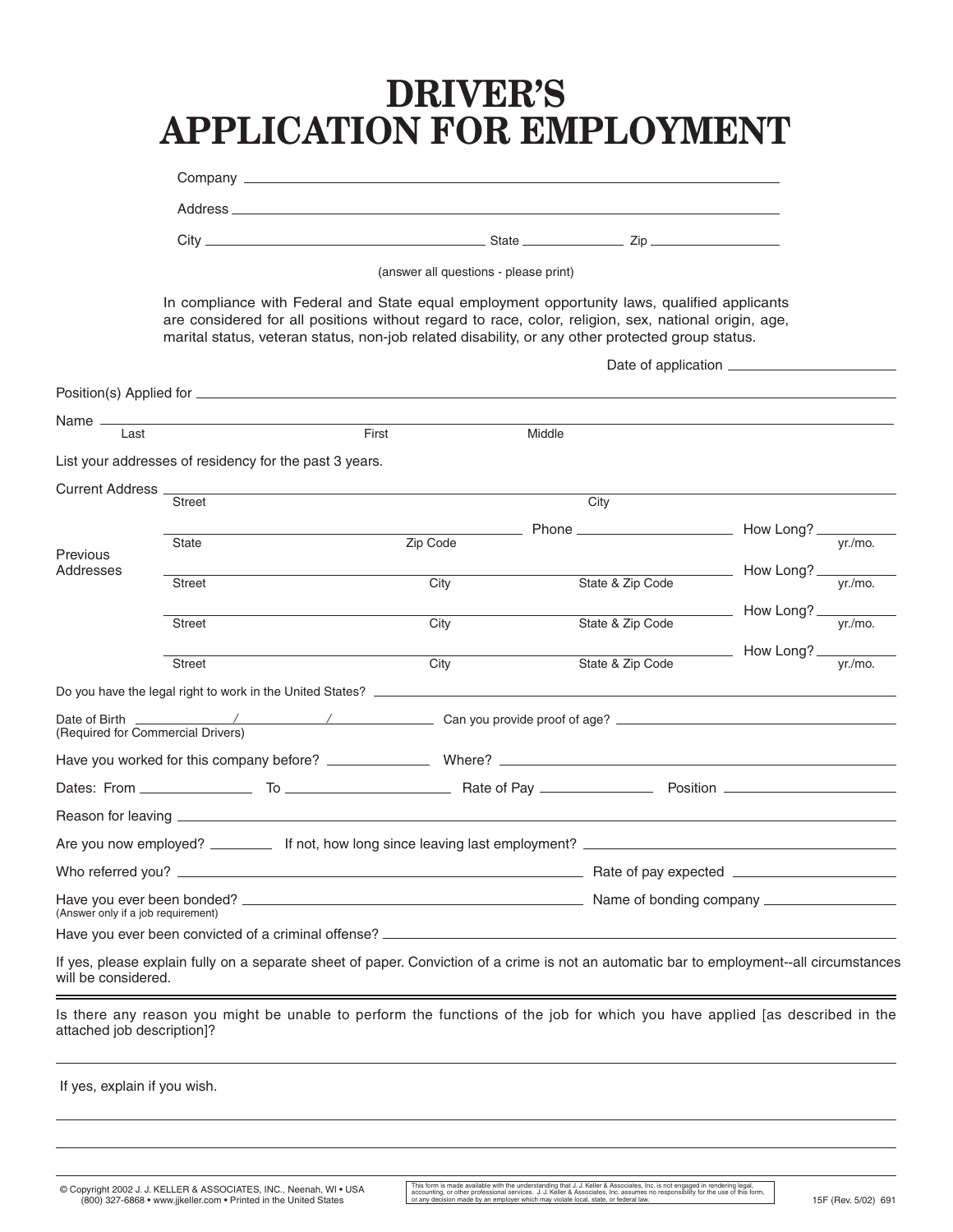# **EMPLOYMENT HISTORY**

All driver applicants to drive in interstate commerce must provide the following information on all employers during the preceding 3 years. List complete mailing address, street number, city, state and zip code.

Applicants to drive a commercial motor vehicle\* in intrastate or interstate commerce shall also provide an additional 7 years' information on those employers for whom the applicant operated such vehicle.

(NOTE: List employers in reverse order starting with the most recent. Add another sheet as necessary.)

|                                                               | <b>EMPLOYER</b>                                                                                                                                                                                                 | <b>DATE</b>                                          |
|---------------------------------------------------------------|-----------------------------------------------------------------------------------------------------------------------------------------------------------------------------------------------------------------|------------------------------------------------------|
| <b>NAME</b>                                                   |                                                                                                                                                                                                                 | <b>FROM</b><br><b>TO</b><br>MO.<br>YR.<br>MO.<br>YR. |
| <b>ADDRESS</b>                                                |                                                                                                                                                                                                                 | POSITION HELD                                        |
| <b>CITY</b>                                                   | <b>STATE</b><br><b>ZIP</b>                                                                                                                                                                                      | SALARY/WAGE                                          |
| <b>CONTACT PERSON</b>                                         | PHONE NUMBER                                                                                                                                                                                                    | <b>REASON FOR LEAVING</b>                            |
| DID YOU DRIVE A VEHICLE REQUIRING A CDL? $\Box$ YES $\Box$ NO |                                                                                                                                                                                                                 |                                                      |
|                                                               | <b>EMPLOYER</b>                                                                                                                                                                                                 | <b>DATE</b>                                          |
| <b>NAME</b>                                                   |                                                                                                                                                                                                                 | <b>FROM</b><br><b>TO</b><br>MO.<br>YR.<br>MO.<br>YR. |
| <b>ADDRESS</b>                                                |                                                                                                                                                                                                                 | POSITION HELD                                        |
| <b>CITY</b>                                                   | <b>STATE</b><br><b>ZIP</b>                                                                                                                                                                                      | SALARY/WAGE                                          |
| <b>CONTACT PERSON</b>                                         | <b>PHONE NUMBER</b>                                                                                                                                                                                             | <b>REASON FOR LEAVING</b>                            |
| DID YOU DRIVE A VEHICLE REQUIRING A CDL? $\Box$ YES $\Box$ NO |                                                                                                                                                                                                                 |                                                      |
|                                                               | <b>EMPLOYER</b>                                                                                                                                                                                                 | <b>DATE</b>                                          |
| <b>NAME</b>                                                   |                                                                                                                                                                                                                 | <b>FROM</b><br><b>TO</b>                             |
| <b>ADDRESS</b>                                                |                                                                                                                                                                                                                 | MO.<br>YR.<br>MO.<br>YR.<br>POSITION HELD            |
| <b>CITY</b>                                                   | <b>STATE</b><br><b>ZIP</b>                                                                                                                                                                                      | SALARY/WAGE                                          |
| <b>CONTACT PERSON</b>                                         | PHONE NUMBER                                                                                                                                                                                                    | <b>REASON FOR LEAVING</b>                            |
| DID YOU DRIVE A VEHICLE REQUIRING A CDL? $\Box$ YES $\Box$ NO |                                                                                                                                                                                                                 |                                                      |
|                                                               |                                                                                                                                                                                                                 |                                                      |
|                                                               | <b>EMPLOYER</b>                                                                                                                                                                                                 | <b>DATE</b><br><b>FROM</b><br><b>TO</b>              |
| <b>NAME</b>                                                   |                                                                                                                                                                                                                 | MO.<br>YR.<br>MO.<br>YR.<br>POSITION HELD            |
| <b>ADDRESS</b>                                                |                                                                                                                                                                                                                 | SALARY/WAGE                                          |
| <b>CITY</b>                                                   | <b>STATE</b><br><b>ZIP</b>                                                                                                                                                                                      | <b>REASON FOR LEAVING</b>                            |
| <b>CONTACT PERSON</b>                                         | <b>PHONE NUMBER</b>                                                                                                                                                                                             |                                                      |
| DID YOU DRIVE A VEHICLE REQUIRING A CDL? $\Box$ YES $\Box$ NO |                                                                                                                                                                                                                 |                                                      |
|                                                               | <b>EMPLOYER</b>                                                                                                                                                                                                 | <b>DATE</b>                                          |
| <b>NAME</b>                                                   |                                                                                                                                                                                                                 | <b>FROM</b><br><b>TO</b><br>MO.<br>MO.<br>YR.<br>YR. |
| <b>ADDRESS</b>                                                |                                                                                                                                                                                                                 | POSITION HELD                                        |
| <b>CITY</b>                                                   | <b>STATE</b><br>ZIP                                                                                                                                                                                             | SALARY/WAGE                                          |
| <b>CONTACT PERSON</b>                                         | PHONE NUMBER                                                                                                                                                                                                    | REASON FOR LEAVING                                   |
| DID YOU DRIVE A VEHICLE REQUIRING A CDL?                      | $\Box$ YES $\Box$ NO                                                                                                                                                                                            |                                                      |
|                                                               | <b>EMPLOYER</b>                                                                                                                                                                                                 | <b>DATE</b>                                          |
| <b>NAME</b>                                                   |                                                                                                                                                                                                                 | <b>FROM</b><br>TO<br>MO.<br>MO.<br>YR.<br>YR.        |
| <b>ADDRESS</b>                                                |                                                                                                                                                                                                                 | POSITION HELD                                        |
| <b>CITY</b>                                                   | <b>STATE</b><br>ZIP                                                                                                                                                                                             | SALARY/WAGE                                          |
| <b>CONTACT PERSON</b>                                         | PHONE NUMBER                                                                                                                                                                                                    | REASON FOR LEAVING                                   |
| DID YOU DRIVE A VEHICLE REQUIRING A CDL? □ YES □ NO           |                                                                                                                                                                                                                 |                                                      |
|                                                               | *Includes vehicles having a GVWR of 26,001 lbs. or more, vehicles designed to transport 15 or more passengers,<br>or any size vehicle used to transport hazardous materials in a quantity requiring placarding. |                                                      |

 $\sqrt{ }$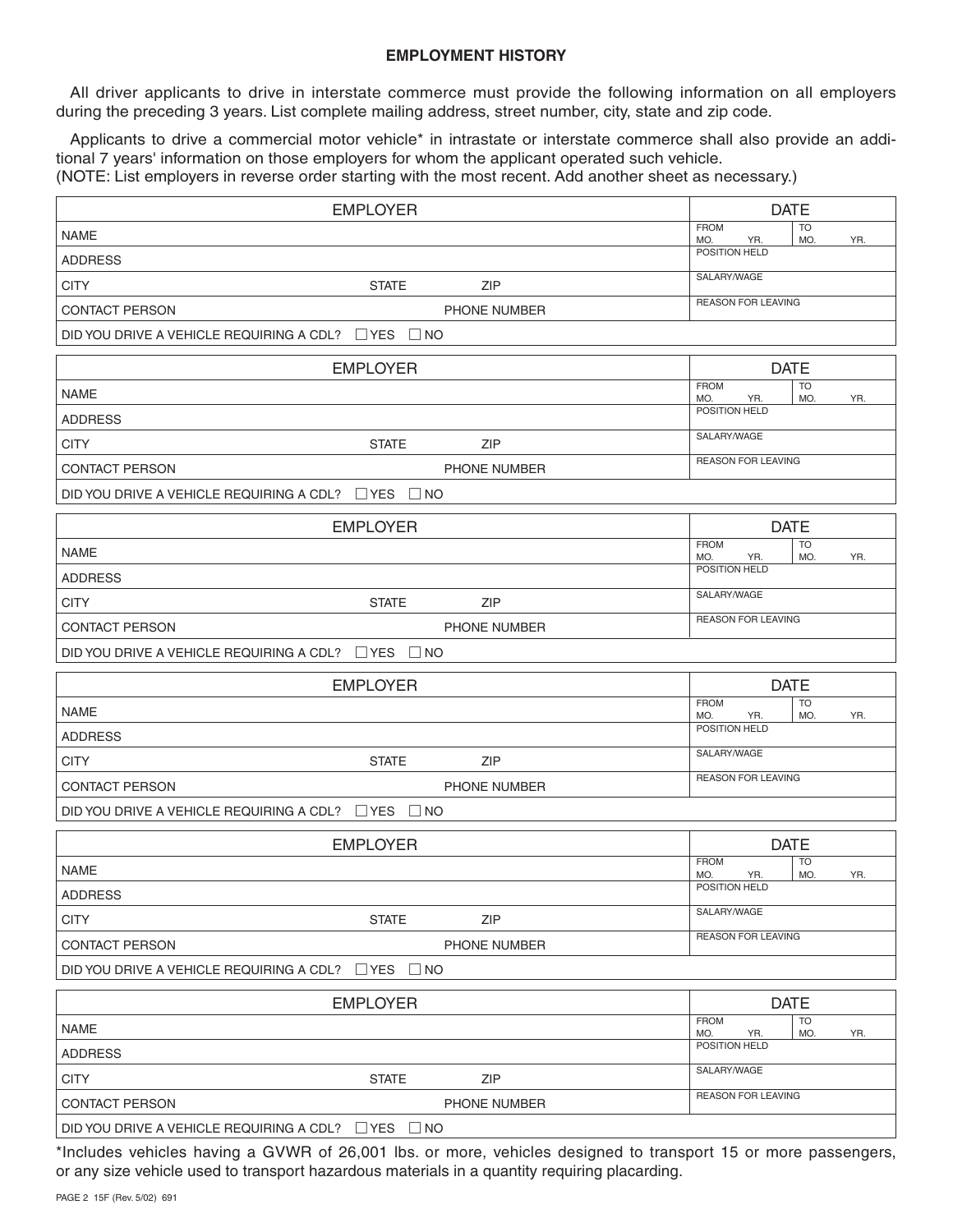## **ACCIDENT RECORD** FOR PAST 3 YEARS OR MORE (ATTACH SHEET IF MORE SPACE IS NEEDED) IF NONE, WRITE **NONE**

| <b>DATES</b>         | NATURE OF ACCIDENT<br>(HEAD-ON, REAR-END, UPSET, ETC.) | <b>FATALITIES</b> | <b>INJURIES</b> |
|----------------------|--------------------------------------------------------|-------------------|-----------------|
| <b>LAST ACCIDENT</b> |                                                        |                   |                 |
| NEXT PREVIOUS        |                                                        |                   |                 |
| NEXT PREVIOUS        |                                                        |                   |                 |
|                      |                                                        |                   |                 |

**TRAFFIC CONVICTIONS** AND FORFEITURES FOR THE PAST 3 YEARS (OTHER THAN PARKING VIOLATIONS) IF NONE, WRITE **NONE**

| <b>LOCATION</b> | <b>DATE</b> | <b>CHARGE</b> | <b>PENALTY</b> |  |
|-----------------|-------------|---------------|----------------|--|
|                 |             |               |                |  |
|                 |             |               |                |  |
|                 |             |               |                |  |

(ATTACH SHEET IF MORE SPACE IS NEEDED)

# **EDUCATION**

| CIRCLE HIGHEST GRADE COMPLETED: 1 2 3 4 5 6 7 8 |        |  | HIGH SCHOOL: $1\ 2\ 3\ 4$ | COLLEGE: 1 2 3 4 |
|-------------------------------------------------|--------|--|---------------------------|------------------|
| LAST SCHOOL ATTENDED                            |        |  |                           |                  |
|                                                 | (NAME) |  |                           | (CITY)           |

# **EXPERIENCE AND QUALIFICATIONS – DRIVER**

|    |                                                                                                | <b>STATE</b>                                                         | LICENSE NO. | <b>TYPE</b> |  | <b>EXPIRATION DATE</b> |  |
|----|------------------------------------------------------------------------------------------------|----------------------------------------------------------------------|-------------|-------------|--|------------------------|--|
|    | <b>DRIVER</b>                                                                                  |                                                                      |             |             |  |                        |  |
|    | <b>LICENSES</b>                                                                                |                                                                      |             |             |  |                        |  |
|    |                                                                                                |                                                                      |             |             |  |                        |  |
| A. | Have you ever been denied a license, permit or privilege to operate a motor vehicle?<br>YES NO |                                                                      |             |             |  |                        |  |
| B. |                                                                                                | Has any license, permit or privilege ever been suspended or revoked? |             | YES NO      |  |                        |  |
|    | IF THE ANSWER TO EITHER A OR B IS YES, GIVE DETAILS                                            |                                                                      |             |             |  |                        |  |

#### **DRIVING EXPERIENCE** IF NONE, WRITE **NONE**

| <b>CLASS OF EQUIPMENT</b> | <b>TYPE OF EQUIPMENT</b><br>(VAN, TANK, FLAT, ETC.) | <b>FROM</b> | <b>DATES</b><br>TO | APPROX. NO. OF MILES<br>(TOTAL) |
|---------------------------|-----------------------------------------------------|-------------|--------------------|---------------------------------|
|                           |                                                     |             |                    |                                 |
| TRACTOR AND SEMI-TRAILER  |                                                     |             |                    |                                 |
| TRACTOR - TWO TRAILERS    |                                                     |             |                    |                                 |
| MOTORCOACH - SCHOOL BUS   |                                                     |             |                    |                                 |
| <b>OTHER</b>              |                                                     |             |                    |                                 |

LIST STATES OPERATED IN FOR LAST FIVE YEARS

SHOW SPECIAL COURSES OR TRAINING THAT WILL HELP YOU AS A DRIVER:

WHICH SAFE DRIVING AWARDS DO YOU HOLD AND FROM WHOM?